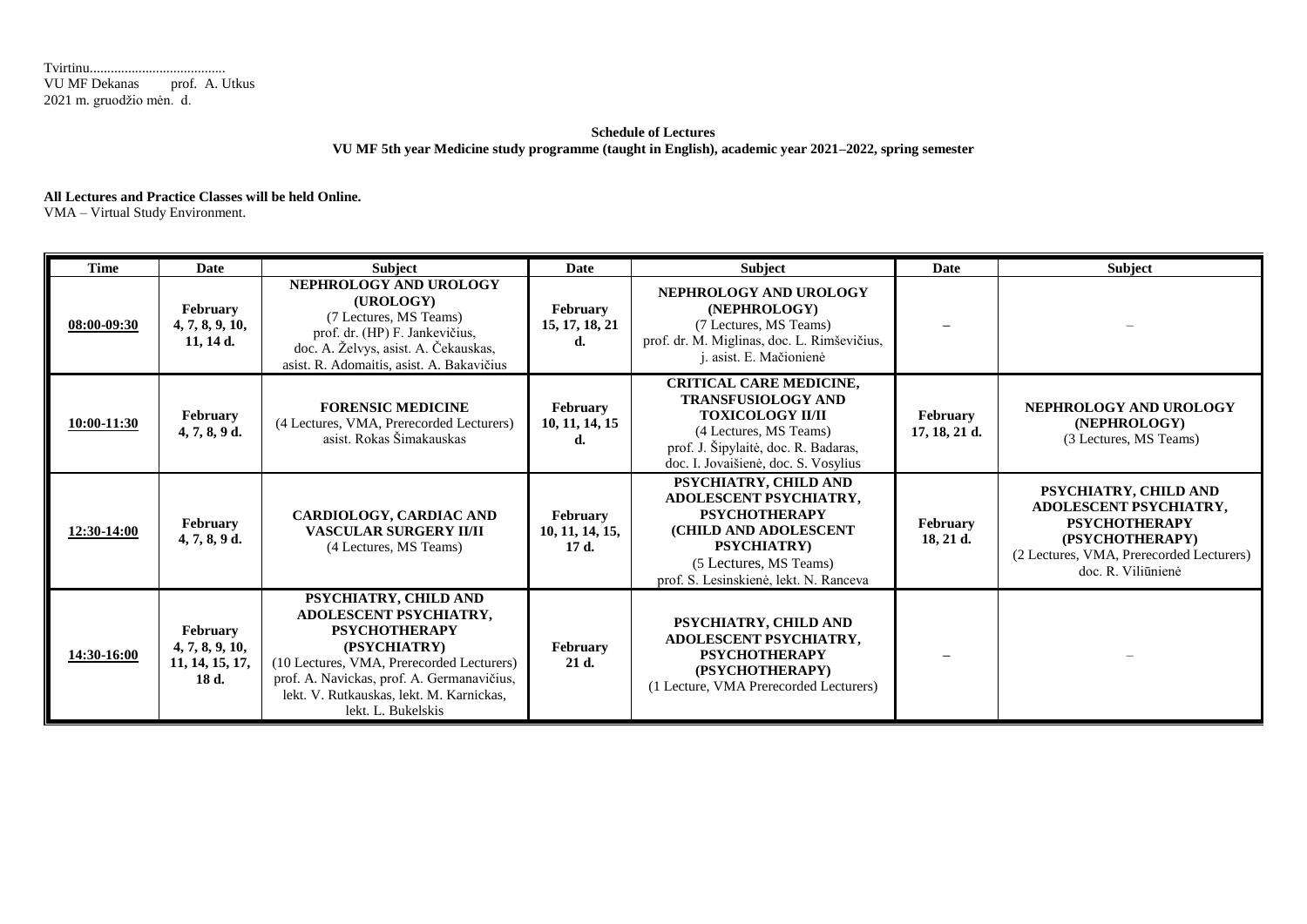| <b>VU MF Dekanas</b>     | prof. A. Utkus |
|--------------------------|----------------|
| 2021 m. gruodžio mėn. d. |                |

## **Schedule of Practice Classes VU MF 5th year Medicine study programme (taught in English), academic year 2021–2022, spring semester**

**Module duration for Groups 1–3 12:00–16:00; Module duration for Groups 4–6 08:00–12:00. Module duration may be specified in the schedule. Module starts from 14nd February. Practice classes are scheduled to take place at certain periods from Monday to Friday. Classes are not scheduled on Saturdays, Sundays or Holiday time.** At the end of every Module an Exam date is scheduled to take place. For Student preparation for the examination there are scheduled 2 free days from the study calendar including Saturdays but not Sundays **or Holiday time.**

| 1 grupė | 15:00-19:00 val.<br><b>Psychiatry, Child and</b><br><b>Adolescent Psychiatry,</b><br><b>Psychotherapy (Child</b><br>and Adolescent<br>Psychiatry) (4 d.)<br>$02.14 - 02.18$<br>Lekt. N. Ranceva<br><b>VUL Santaros klinikose.</b><br>Kairiūkščio g.2 | Cardiology, Cardiac<br>and Vascular Surgery<br>$II/II$ (16 d.)<br>$02.22 - 03.16$<br>Egzaminas 03.21 d.                                                         | <b>Rheumatology and</b><br>Gerontology (9 d.)<br>$03.24 - 04.05 -$ VUL SK<br>A462 aud.<br>03.24 ir $03.25 - \text{VU MF}$ .<br>233 aud.<br>Egzaminas 04.08 d.<br>10 val.<br>ITPC 108-3; 108-4;<br>$108-5$ | Psychiatry, Child and<br><b>Adolescent Psychiatry,</b><br>Psychotherapy<br>(Psychiatry) (6 d.)<br>04.19-04.26<br>lekt. M. Karnickas<br>RVPL Parko g.21,<br>Universitetinis sk.                                                                        | <b>Psychiatry, Child and</b><br><b>Adolescent Psychiatry,</b><br>Psychotherapy<br>(Psychotherapy) (3 d.)<br>$04.27 - 04.29$<br>Doc. G. Bulotienė<br>VU MF, 233 aud.<br>Egzaminas 05.03                                               | <b>Forensic Medicine (6)</b><br>d.)<br>$05.13 - 05.20$<br>VU MF, 233 aud.<br>Egzaminas 05.24 d.                                                                 | <b>Critical Care Medicine,</b><br><b>Transfusiology and</b><br>Toxicology II/II (6 d.)<br>$05.31 - 06.07$<br>Egzaminas 06.10 d.<br>13 val.<br><b>ITPC 108-2</b>                               | Nephrology and<br>Urology $(9 d.)$<br>$06.13 - 06.23$<br>asist. dr. A. Čekauskas<br>Egzaminas 06.27 d.  |
|---------|------------------------------------------------------------------------------------------------------------------------------------------------------------------------------------------------------------------------------------------------------|-----------------------------------------------------------------------------------------------------------------------------------------------------------------|-----------------------------------------------------------------------------------------------------------------------------------------------------------------------------------------------------------|-------------------------------------------------------------------------------------------------------------------------------------------------------------------------------------------------------------------------------------------------------|--------------------------------------------------------------------------------------------------------------------------------------------------------------------------------------------------------------------------------------|-----------------------------------------------------------------------------------------------------------------------------------------------------------------|-----------------------------------------------------------------------------------------------------------------------------------------------------------------------------------------------|---------------------------------------------------------------------------------------------------------|
| 2 grupė | <b>Forensic Medicine (6)</b><br>d.<br>$02.22 - 03.01$<br>VU MF, 232 aud.<br>Egzaminas 03.04 d.                                                                                                                                                       | <b>Critical Care Medicine.</b><br><b>Transfusiology and</b><br>Toxicology II/II (6 d.)<br>$03.07 - 03.15$<br>Egzaminas 03.18 d.<br>13 val.<br><b>ITPC 108-2</b> | Cardiology, Cardiac<br>and Vascular Surgery<br>$II/II$ (16 d.)<br>$03.22 - 04.20$<br>Egzaminas 04.25 d.                                                                                                   | 14:00-18:00 val.<br>Psychiatry, Child and<br><b>Adolescent Psychiatry,</b><br><b>Psychotherapy (Child</b><br>and Adolescent<br>Psychiatry) (4 d.)<br>$04.26 - 04.29$<br>Lekt. E. Petrauskaitė<br>RVPL Parko g.21, vaikų<br>paauglių psichiatrijos sk. | <b>Rheumatology</b> and<br>Gerontology (9 d.)<br>$05.04 - 05.16 -$ VUL SK<br>$A462$ aud.<br>05.13 ir $05.16 -$ VU MF.<br>235 aud.<br>Egzaminas 05.19 d.<br><b>10 val.</b><br>ITPC 108-4; 108-5                                       | <b>Psychiatry, Child and</b><br><b>Adolescent Psychiatry,</b><br>Psychotherapy<br>(Psychiatry) $(6 d.)$<br>$05.23 - 05.30$<br>Lekt. L. Bukelskis                | 14:00-18:00<br>Psychiatry, Child and<br><b>Adolescent Psychiatry,</b><br>Psychotherapy<br>(Psychotherapy) (3 d.)<br>06.03-06.07<br>VU MF, 233 aud.<br>Doc. G. Buloteinė<br>Egzaminas 06.10 d. | Nephrology and<br>Urology (9 d.)<br>$06.13 - 06.23$<br>asist. dr. R. Adomaitis<br>Egzaminas 06.27 d.    |
| 3 grupė | Psychiatry, Child and<br><b>Adolescent Psychiatry,</b><br>Psychotherapy<br>(Psychiatry) $(6 d.)$<br>$02.22 - 03.01$<br>Prof. A. Germanavičius<br>RVPL Parko g. 21                                                                                    | Psychiatry, Child and<br><b>Adolescent Psychiatry,</b><br>Psychotherapy<br>(Psychotherapy) (3 d.)<br>$03.02 - 03.04$<br>VU MF, 233 aud.<br>Doc. G. Bulotienė    | Nephrology and<br>Urology $(9 d.)$<br>$03.07 - 03.18$<br>Egzaminas 03.22 d.                                                                                                                               | <b>Rheumatology and</b><br>Gerontology (9 d.)<br>$03.24 - 04.05$<br>VUL SK A462 aud.<br>03.24 ir $03.25 - \text{VU MF}$ .<br>233 aud.<br>Egzaminas 04.08 d.<br>10 val.<br>ITPC 108-3; 108-4;<br>$108-5$                                               | Psychiatry, Child and<br><b>Adolescent Psychiatry,</b><br><b>Psychotherapy (Child</b><br>and Adolescent<br>Psychiatry) (4 d.)<br>04.19-04.22<br>Lekt. N. Ranceva<br>VUL Santaros klinikose,<br>Kairiūkščio g.2<br>Egzaminas 04.26 d. | <b>Critical Care Medicine,</b><br><b>Transfusiology and</b><br>Toxicology II/II (6 d.)<br>$05.10 - 05.17$<br>Egzaminas 05.20 d.<br>13 val.<br><b>ITPC 108-2</b> | <b>Forensic Medicine (6)</b><br>d.)<br>$05.23 - 05.30$<br>VU MF, 232 aud.<br>Egzaminas 06.01 d.                                                                                               | Cardiology, Cardiac<br>and Vascular Surgery<br>$II/II$ (16 d.)<br>$06.02 - 06.23$<br>Egzaminas 06.27 d. |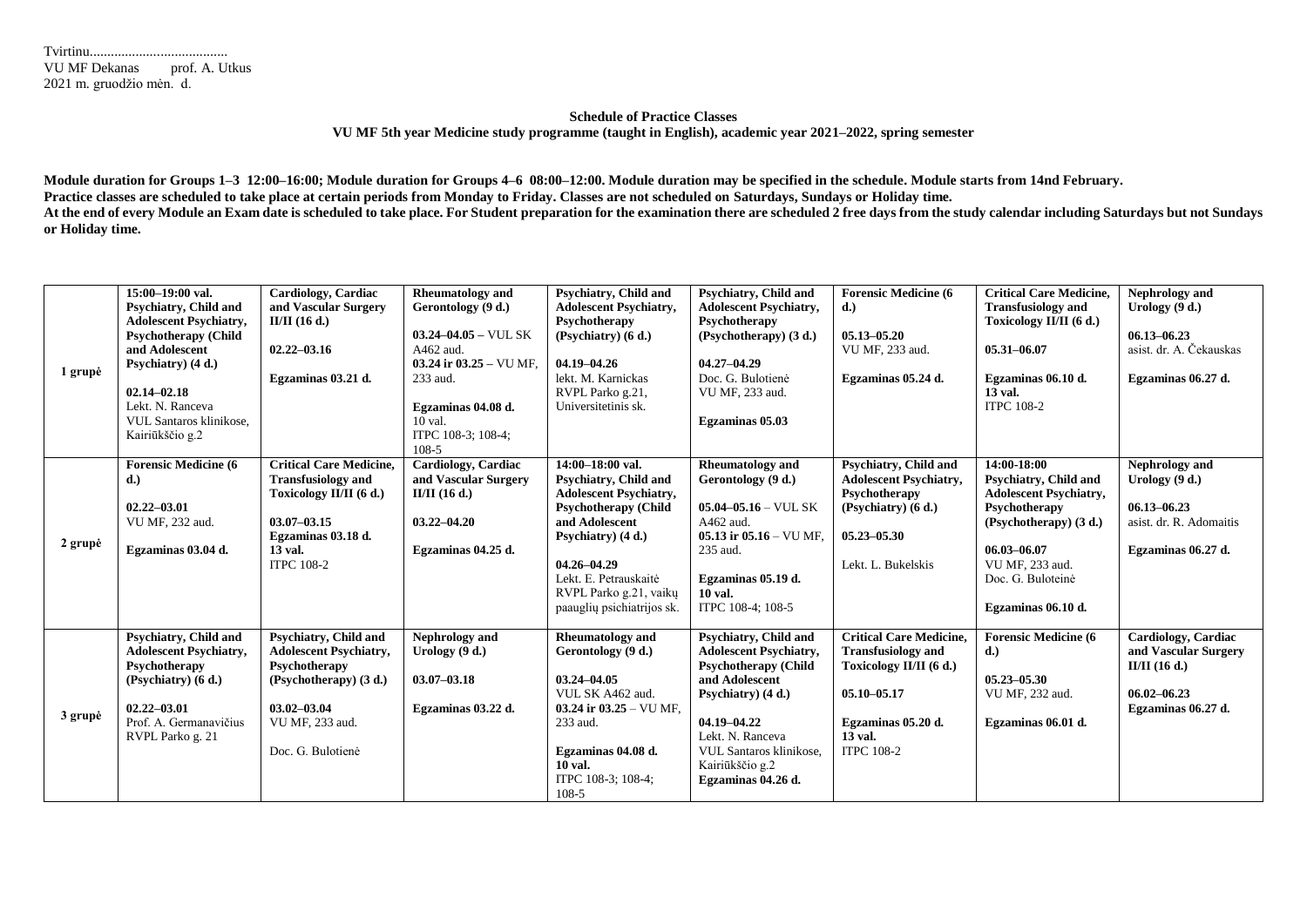**Module duration for Groups 1–3 12:00–16:00; Module duration for Groups 4–6 08:00–12:00. The time can be adjusted in the schedule. Module starts from 14nd February. Practice classes are scheduled to take place at certain periods from Monday to Friday. Classes are not scheduled on Saturdays, Sundays or Holiday time. At the end of every Module an Exam date is scheduled to take place. For Student preparation for the examination there are scheduled 2 free days from the study calendar including Saturdays but not Sundays or Holiday time.**

|         | <b>Cardiology</b> , Cardiac   | <b>Rheumatology and</b>           | Psychiatry, Child and          | <b>Psychiatry, Child and</b>               | Psychiatry, Child and         | <b>Forensic Medicine (6)</b>   | <b>Critical Care Medicine,</b> | Nephrology and       |
|---------|-------------------------------|-----------------------------------|--------------------------------|--------------------------------------------|-------------------------------|--------------------------------|--------------------------------|----------------------|
|         | and Vascular Surgery          | Gerontology (9 d.)                | <b>Adolescent Psychiatry,</b>  | <b>Adolescent Psychiatry,</b>              | <b>Adolescent Psychiatry,</b> | (d.)                           | <b>Transfusiology and</b>      | Urology $(9 d.)$     |
|         | $II/II$ (16 d.)               |                                   | Psychotherapy                  | Psychotherapy                              | Psychotherapy (Child          |                                | Toxicology II/II (6 d.)        |                      |
|         |                               | $03.24 - 04.05 -$ VUL SK          | (Psychiatry) (6 d.)            | (Psychotherapy) (3 d.)                     | and Adolescent                | $05.13 - 05.20$                |                                | $06.13 - 06.23$      |
|         | $02.22 - 03.16$               | A462 aud.                         |                                |                                            | Psychiatry) (4 d.)            | VU MF, 233 aud.                | $05.31 - 06.07$                | prof. (HP) dr. F.    |
|         |                               | 03.24 ir $03.25 - \text{VU MF}$ . | $04.19 - 04.26$                | $04.27 - 04.29$                            |                               |                                |                                | Jankevičius          |
| 4 grupė | Egzaminas 03.21 d.            | 233 aud.                          | Lekt. V. Rutkauskas            | VU MF, 233 aud.                            | 05.03-05.06                   | Egzaminas 05.24 d.             | Egzaminas 06.10 d.             |                      |
|         |                               |                                   | RVPL Parko g.21,               |                                            | RVPL Parko g.21, vaikų        |                                | 13 val.                        | Egzaminas 06.27 d.   |
|         |                               | Egzaminas 04.08 d.                | Universitetinis sk.            | Doc. R. Viliūnienė                         | paauglių psichiatrijos sk.    |                                | <b>ITPC 108-2</b>              |                      |
|         |                               | 10 val.                           |                                |                                            | Lekt. E. Petrauskaitė         |                                |                                |                      |
|         |                               | ITPC 108-3; 108-4;                |                                |                                            |                               |                                |                                |                      |
|         |                               | 108-5                             |                                |                                            | Egzaminas 05.10               |                                |                                |                      |
|         | 15:00-19:00 val.              | <b>Forensic Medicine (6)</b>      | <b>Critical Care Medicine.</b> | Cardiology, Cardiac                        | <b>Rheumatology</b> and       | Psychiatry, Child and          | Psychiatry, Child and          | Nephrology and       |
|         | Psychiatry, Child and         | d.)                               | <b>Transfusiology and</b>      | and Vascular Surgery                       | Gerontology (9 d.)            | <b>Adolescent Psychiatry,</b>  | <b>Adolescent Psychiatry,</b>  | Urology $(9 d.)$     |
|         | <b>Adolescent Psychiatry,</b> |                                   | Toxicology II/II (6 d.)        | $II/II$ (16 d.)                            |                               | Psychotherapy                  | Psychotherapy                  |                      |
|         | <b>Psychotherapy (Child</b>   | $02.22 - 03.01$                   |                                |                                            | $05.04 - 05.16 -$ VUL SK      | (Psychiatry) (6 d.)            | (Psychotherapy) (3 d.)         | $06.13 - 06.23$      |
|         | and Adolescent                | VU MF, 232 aud.                   | $03.07 - 03.15$                | $03.22 - 04.20$                            | A462 aud.                     |                                |                                | doc. dr. A. Želvys   |
| 5 grupė | Psychiatry) (4 d.)            |                                   |                                |                                            | 05.13 ir $05.16 -$ VU MF.     | $05.23 - 05.30$                | 06.03-06.07                    |                      |
|         |                               | Egzaminas 03.04 d.                | Egzaminas 03.18 d.             | Egzaminas 04.25 d.                         | 235 aud.                      | Lekt. M. Kanickas              | VU MF, 233 aud.                | Egzaminas 06.27 d.   |
|         | $02.14 - 02.18$               |                                   | 13 val.                        |                                            |                               | RVPL Parko g.21,               | Doc. R. Viliūnienė             |                      |
|         | Lekt. N. Ranceva              |                                   | <b>ITPC 108-2</b>              |                                            | Egzaminas 05.19 d.            | Universitetinis sk.            |                                |                      |
|         | VUL Santaros klinikose,       |                                   |                                |                                            | $10$ val.                     |                                | Egzaminas 06.10 d.             |                      |
|         | Kairiūkščio g.2               |                                   |                                |                                            | ITPC 108-4; 108-5             |                                |                                |                      |
|         |                               |                                   |                                |                                            |                               |                                |                                |                      |
|         | Psychiatry, Child and         | Psychiatry, Child and             | Nephrology and                 | <b>Rheumatology</b> and                    | Psychiatry, Child and         | <b>Critical Care Medicine,</b> | <b>Forensic Medicine (6)</b>   | Cardiology, Cardiac  |
| 6 grupė | <b>Adolescent Psychiatry,</b> | <b>Adolescent Psychiatry,</b>     | Urology $(9 d.)$               | Gerontology (9 d.)                         | <b>Adolescent Psychiatry,</b> | <b>Transfusiology and</b>      | d.)                            | and Vascular Surgery |
|         | Psychotherapy                 | Psychotherapy                     |                                |                                            | <b>Psychotherapy (Child</b>   | Toxicology II/II (6 d.)        |                                | II/II $(16 d.)$      |
|         | $(Psychiatrv)$ (6 d.)         | (Psychotherapy) (3 d.)            | $03.07 - 03.18$                | $03.24 - 04.05 -$ VUL SK                   | and Adolescent                |                                | $05.23 - 05.30$                |                      |
|         |                               |                                   |                                | A462 aud.                                  | Psychiatry) (4 d.)            | $05.10 - 05.17$                | VU MF, 232 aud.                | $06.02 - 06.23$      |
|         | $02.22 - 03.01$               | $03.02 - 03.04$                   | Egzaminas 03.22 d.             | 03.24 ir $03.25 - \text{VU MF}$ ,          |                               |                                |                                |                      |
|         | Lekt. V. Rutkauskas           | VU MF, 233 aud.                   |                                | 233 aud.                                   | 04.19-04.22                   | Egzaminas 05.20 d.<br>13 val.  | Egzaminas 06.01 d.             | Egzaminas 06.27 d.   |
|         | RVPL Parko g.21,              | Doc. R. Viliūnienė                |                                |                                            | Lekt. N. Ranceva              |                                |                                |                      |
|         | Universitetinis sk.           |                                   |                                | Egzaminas 04.08 d.<br>10 val.              | VUL Santaros klinikose,       | <b>ITPC 108-2</b>              |                                |                      |
|         |                               |                                   |                                |                                            | Kairiūkščio g. 2              |                                |                                |                      |
|         |                               |                                   |                                | ITPC 108-3; 108-4; 108-<br>$5\overline{)}$ |                               |                                |                                |                      |
|         |                               |                                   |                                |                                            | Egzaminas 04.26 d.            |                                |                                |                      |

- **Critical Care Medicine, Transfusiology and Toxicology II/II** Practice classes will be held by lecturers prof. J. Šipylaitė, prof. S. Vosylius, doc. D. Činčikas, doc. R. Badaras, doc. D. Ringaitienė, jaun. asist. Š. Judickas, lekt. Ernestas Gaižauskas, lekt. G. Laubner
- **Psychiatry, Child and Adolescent Psychiatry, Psychotherapy (Psychiatry)** Practice classes will be held by prof. A. Germanavičius, lekt. V. Rutkauskas, lekt. M. Karnickas, lekt. L. Bukelskis
- **Psychiatry, Child and Adolescent Psychiatry, Psychotherapy (Child and Adolescent Psychiatry)** Practice classes will be held by lekt. N. Ranceva, lekt. E. Petrauskaitė
- **Psychiatry, Child and Adolescent Psychiatry, Psychotherapy (Psychotherapy)** Practice classes will be held by doc. R. Viliūnienė, doc. G. Bulotienė
- **Forensic Medicine** Practice classes will be held by j. asist. R. Šimakauskas
- **Rheumatology and Gerontology** (**Rheumatology**) Practice classes will be held by prof. I. Butrimienė, doc. S. Stropuvienė, doc. R. Rugienė, asist. D. Miltinienė, asist. I. Arštikytė. Užsiėmimai vyks VUL Santaros klinikos Santariškių 2, A 462 aud.